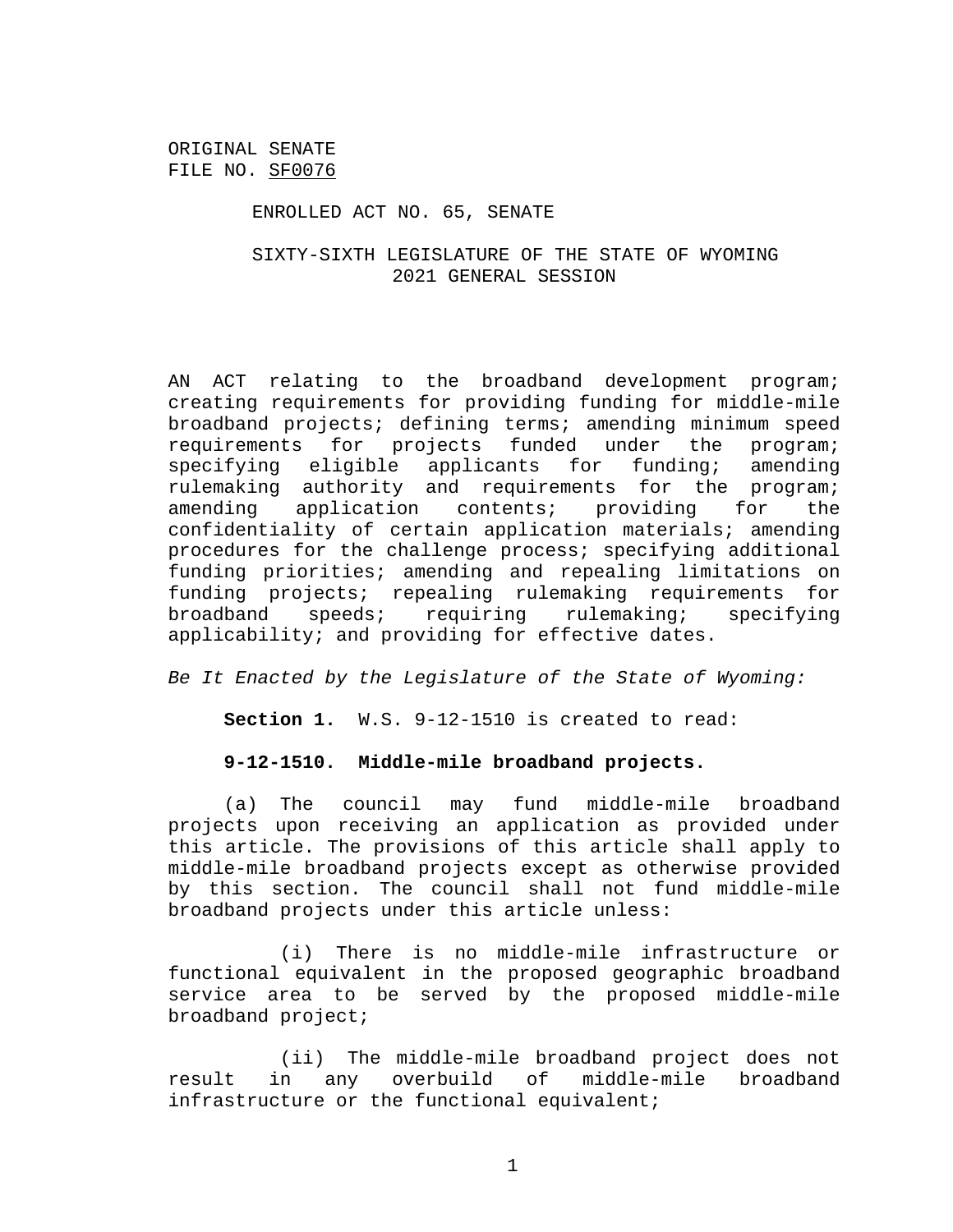#### ENROLLED ACT NO. 65, SENATE

## SIXTY-SIXTH LEGISLATURE OF THE STATE OF WYOMING 2021 GENERAL SESSION

(iii) The project enables broadband internet providers to provide or improve last-mile broadband internet service for end users or end user devices in unserved areas;

(iv) The broadband provider receiving funding under this article agrees to ensure that access to any infrastructure created or improved by the project is provided to other broadband providers at reasonable rates;

(v) The broadband provider agrees to:

(A) Allow the council to participate in arbitration of determining reasonable rates in the event of unsuccessful negotiations between the funding recipient and another broadband provider for access to the infrastructure; and

(B) Provide to the council upon the council's request any marketing information based on current leases to assist the council in determining reasonable rates for access to the infrastructure for the project funded under this article. Any information provided under this subparagraph shall be confidential and shall not be disclosed by the council.

(b) The council shall promulgate rules for the funding of middle-mile broadband projects as provided by this section.

**Section 2**. W.S. 9-12-1404(a)(ii), 9-12-1501(b),  $(c)(ii)(A)$ ,  $(B)$ , by creating a new subparagraph  $(C)$ ,  $(d)$ , (g) and by creating a new subsection  $(h)$ ,  $9-12-1502(c)(ii)$ , 9-12-1503(a)(i) and by creating new subsections (b) and

2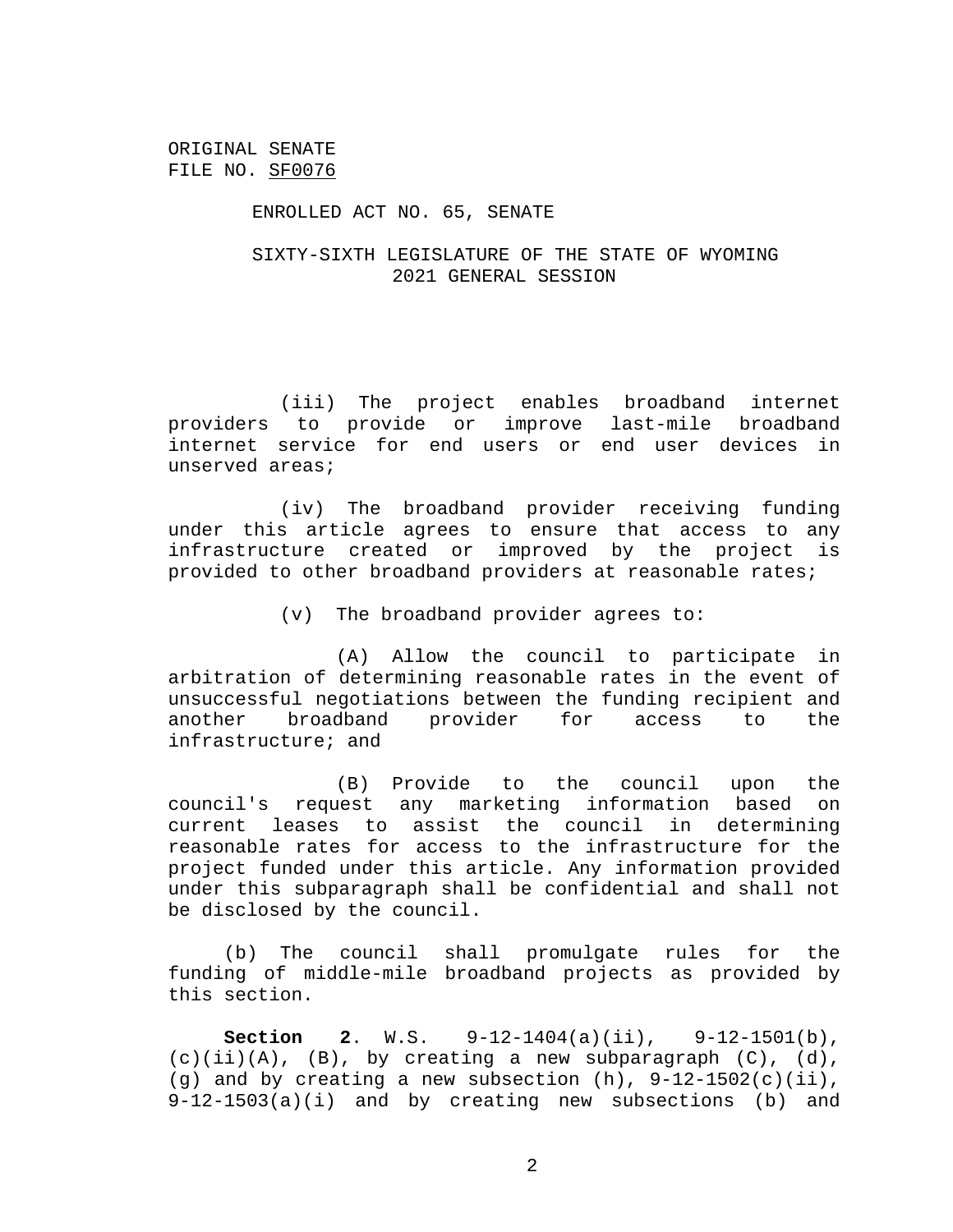### ENROLLED ACT NO. 65, SENATE

## SIXTY-SIXTH LEGISLATURE OF THE STATE OF WYOMING 2021 GENERAL SESSION

(c),  $9-12-1504(a)$ (intro), (i) and (c) and  $9-12-1505(b)$ (vii) and by creating a new paragraph (ix) are amended to read:

# **9-12-1404. Economic diversification account created; authorized expenditures.**

(a) There is created an economic diversification account. All monies in the account are continuously appropriated to the office of the governor to be used for the purposes of this article and as otherwise specified by law, including per diem, mileage and other administrative expenses of the ENDOW executive council. Notwithstanding W.S. 9-2-1008 and 9-4-207, funds in the account or subaccounts of the account shall not lapse at the end of the fiscal period. Interest earned on funds in the account shall be deposited to the account or appropriate subaccount. Within the account shall be subaccounts. For accounting and investment purposes only all subaccounts shall be treated as separate accounts. The subaccounts are as follows:

(ii) The broadband development subaccount. Funds within this subaccount may be expended as requested by the Wyoming business council and approved by the governor or his designee to provide funding for agreements entered into pursuant to  $W.S. 9-12-1501$  through  $9-12-1508$ 9-12-1510;

## **9-12-1501. Broadband development program established; purposes; eligibility; definitions.**

(b) Funds may be provided under this article for the acquisition, deployment and installation of infrastructure that supports broadband service at a minimum of at least twenty-five (25) megabits per second download and three (3)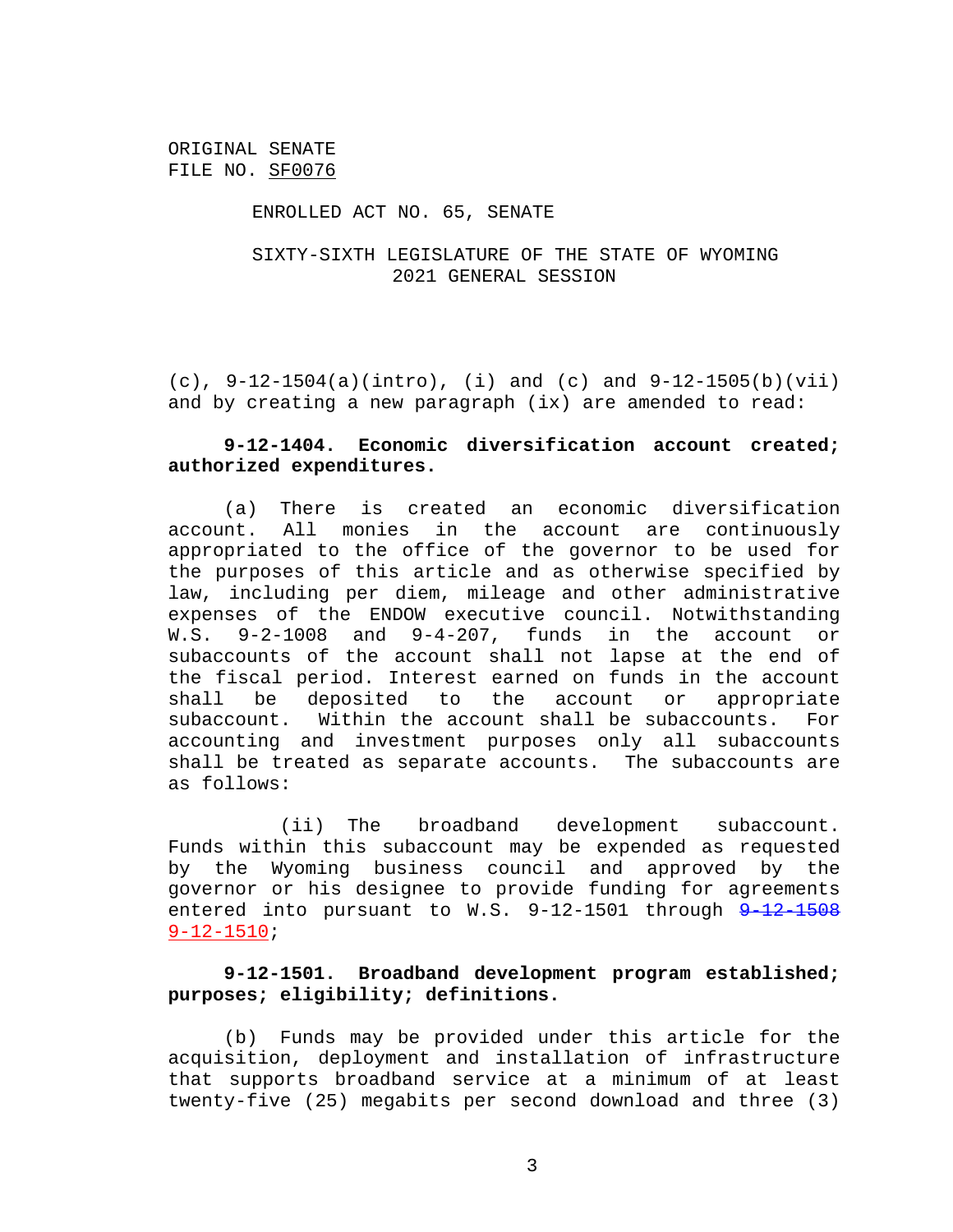#### ENROLLED ACT NO. 65, SENATE

# SIXTY-SIXTH LEGISLATURE OF THE STATE OF WYOMING 2021 GENERAL SESSION

megabits per second upload in residential areas and  $\theta$ ne  $(1)$ gigabits nine hundred (900) megabits per second download speed and one hundred (100) thirty-five (35) megabits per second upload speed in business corridors.

(c) Except as provided in subsection (d) of this section, eligible applicants for funding awarded under this article are public private partnerships which include:

(ii) A government entity specified in the following:

(A) A city, town, improvement and service  $district$  or county or joint powers board; $-$ or

(B) A tribal government of either the Northern Arapaho or Eastern Shoshone tribes of the Wind River Indian Reservation; - or

(C) A state agency as defined by W.S.  $9-2-1002(a)(i)$ .

(d) A governmental entity specified in subparagraph (c)(ii)(A) or (B) of this section shall develop a request for proposals, as prescribed by the council, on such a form as may be promulgated by the council, inviting business entities to participate in a project proposed for funding under this article. If no eligible business entity responds to the request for proposal with a proposal meeting the requirements specified, the governmental entity specified in subparagraph (c)(ii)(A) or (B) may apply individually, or jointly with any other governmental entity specified in  $subsection$  (c) subparagraph (c)(ii)(A) or (B) of this section.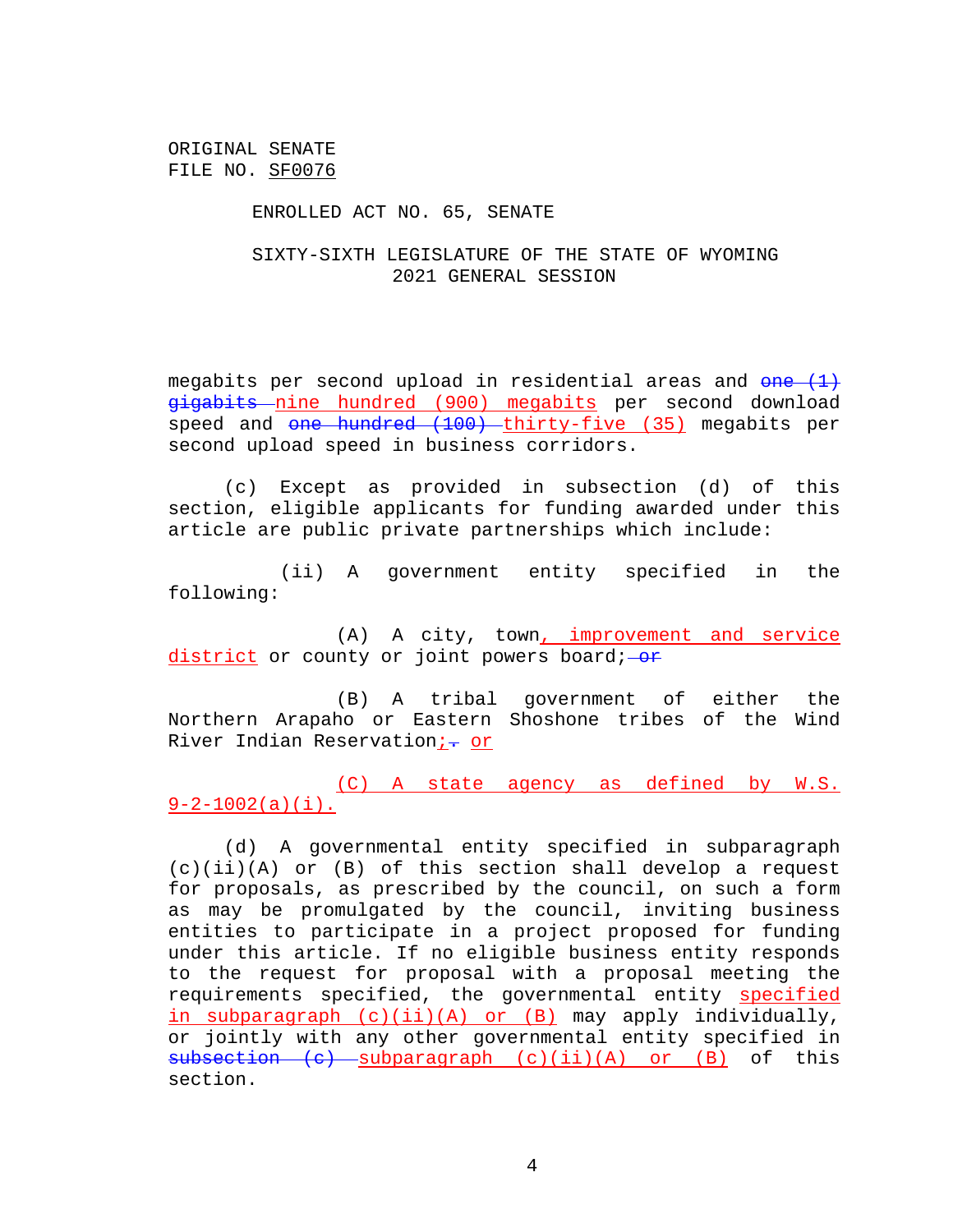### ENROLLED ACT NO. 65, SENATE

# SIXTY-SIXTH LEGISLATURE OF THE STATE OF WYOMING 2021 GENERAL SESSION

(g) The Wyoming business council shall by rule establish a definition of "business corridor" for purposes of this article. An area shall not be considered a business corridor unless multiple businesses are, or have undertaken permitting, construction or other substantial steps to be, located in proximity to each other. such that the provision of broadband services at the speeds specified in subsections (e) and (f) of this section is technologically and economically feasible.

(h) As used in this article:

(i) "Last-mile" means a broadband project for fixed terrestrial infrastructure, including fixed wireless infrastructure, the primary purpose of which is to provide broadband internet service to end users or end-user devices;

(ii) "Middle-mile" means a broadband project for fiber-optic infrastructure the primary purpose of which is to connect last-mile broadband infrastructure and networks to network service providers.

# **9-12-1502. Application process.**

(c) Funding under this article to a public private partnership shall not require of the partnering business entity:

(ii) Rates, terms and conditions that differ from those the provider offers in its other service areas, except as provided in W.S. 9-12-1510;

**9-12-1503. Application contents; application modification.**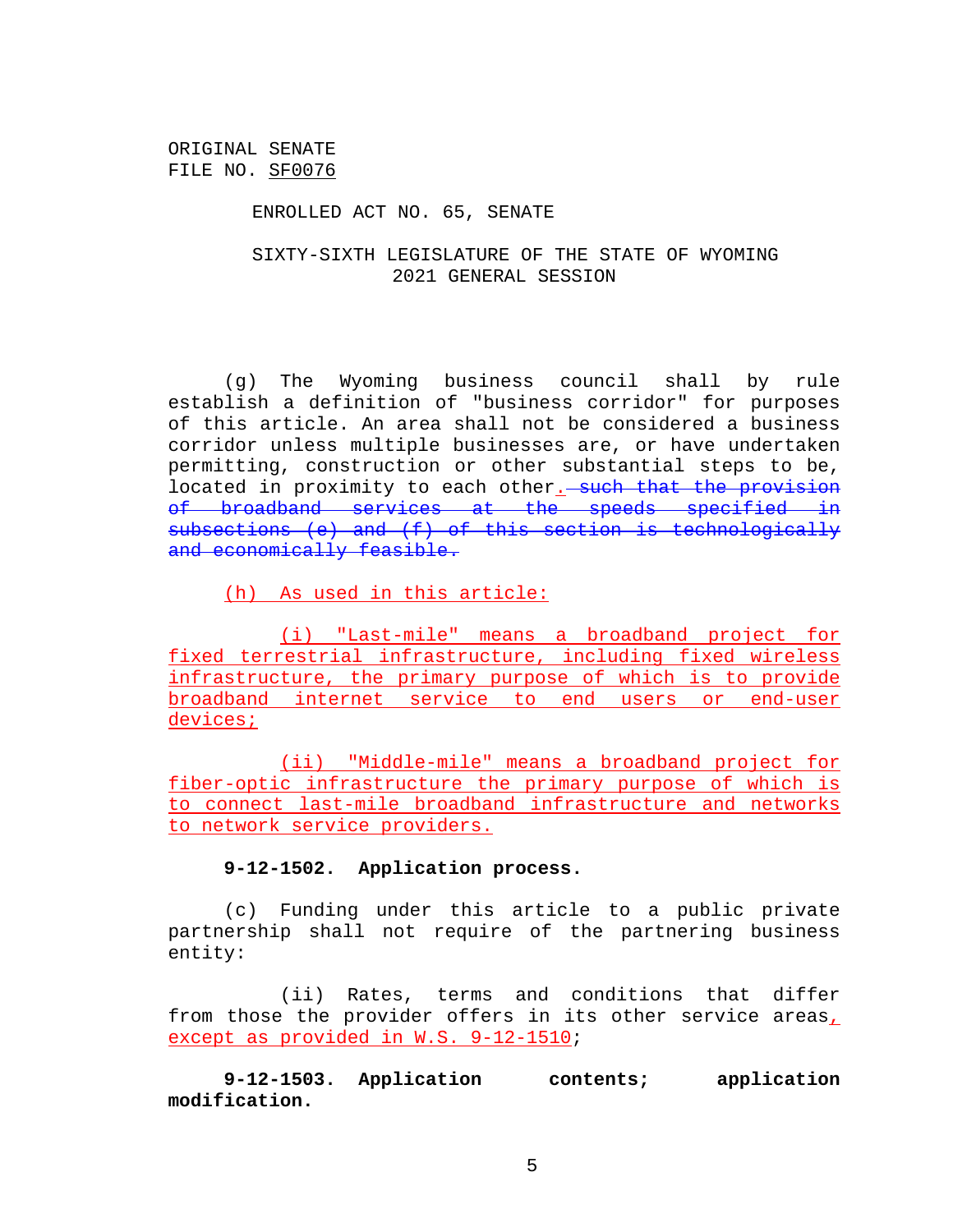### ENROLLED ACT NO. 65, SENATE

# SIXTY-SIXTH LEGISLATURE OF THE STATE OF WYOMING 2021 GENERAL SESSION

(a) An applicant for funding under this article shall provide the following information on the application:

(i) The location of the project, including a shapefile depicting the location and boundaries of the proposed project area or, for a middle-mile project, a map depicting the location and endpoints;

(b) The council may require an applicant to submit additional information to enable the council to properly assess the application for funding. The council may request an applicant to modify an application based on current broadband access in the proposed geographic broadband service area before awarding funding under this article.

(c) The council shall, after providing opportunity for public comment, promulgate rules on or before September 1, 2021 that identify the nature and type of information provided by broadband providers to the council that shall be treated as confidential, trade secret or proprietary and that shall be protected from disclosure to the public. The following information shall not be considered confidential, trade secret or proprietary and shall be subject to disclosure to the public:

(i) Publicly available information;

(ii) The name of a broadband grant applicant and the amount of funding sought in their application;

(iii) Information which is to be publicly posted, provided to other carriers or provided to a legislative committee pursuant to W.S. 9-12-1504(a), 9-12-1507 or any other provision in this article;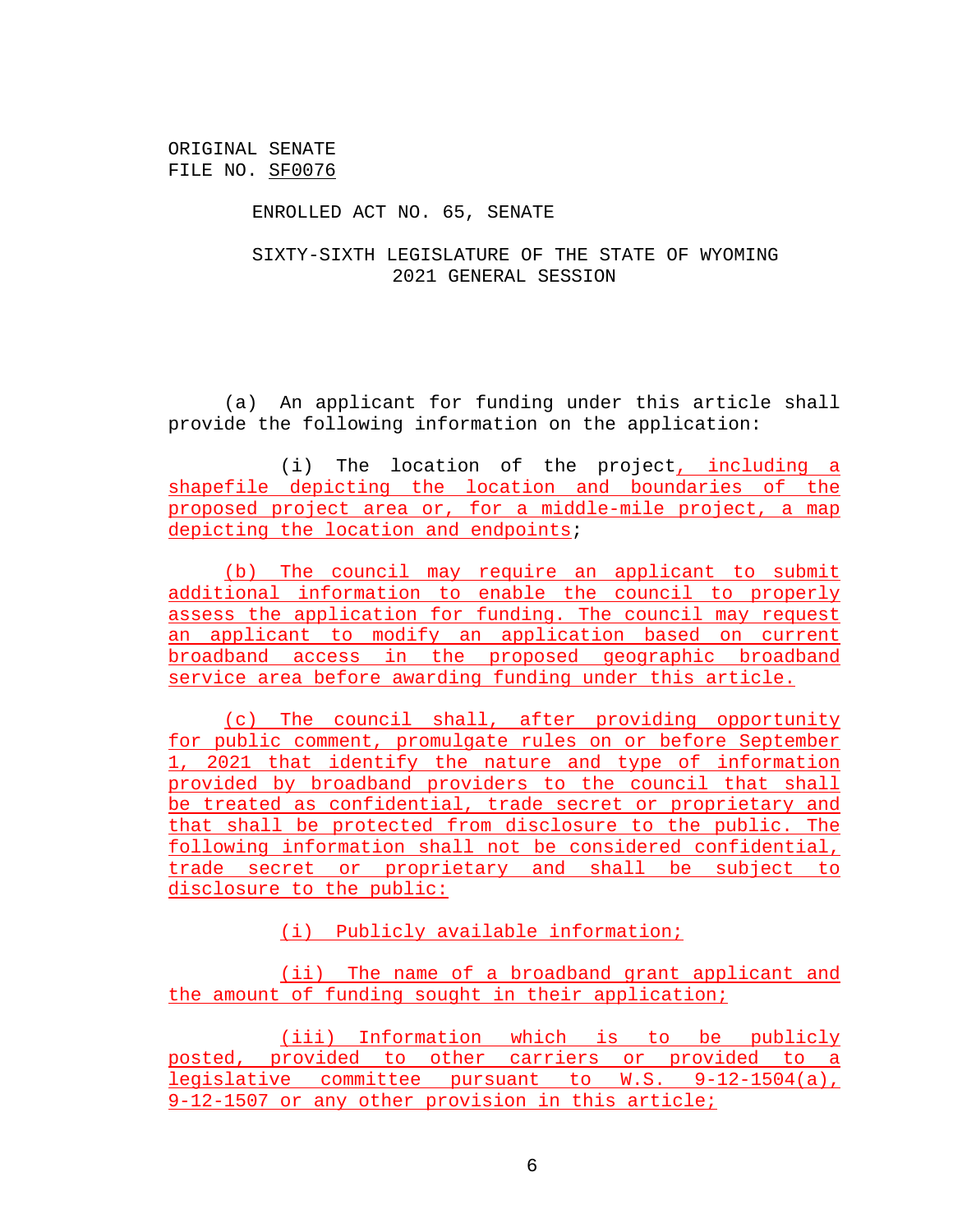### ENROLLED ACT NO. 65, SENATE

# SIXTY-SIXTH LEGISLATURE OF THE STATE OF WYOMING 2021 GENERAL SESSION

(iv) The recipient and the amount of any broadband grant award;

(v) Information supplied by a broadband provider with consent from the provider to treat the supplied information as public information; and

(vi) Information deemed public information by the council after a hearing on the issue.

### **9-12-1504. Challenge process.**

(a) Within three (3) business days of the close of the funding application process, the council shall publish on its official website the proposed geographic broadband service area and the proposed broadband service speeds for each application submitted and shall notify each broadband provider who is listed with the council as providing broadband service in the proposed project area of the application and proposed project. The notification to each listed broadband provider shall include the shapefile or map submitted by the applicant under W.S. 9-12-1503(a)(i). An existing broadband service provider may, within thirty (30) fourteen (14) business days of publication of the information, submit in writing to the council a challenge to an application. A challenge shall contain information demonstrating that:

(i) The provider currently provides or has begun construction, or undertaken permitting or other significant steps toward construction has received, obtained approval for or won an option for other federal or state funding for a project in the proposed geographic broadband service area to provide broadband service comparable to that in the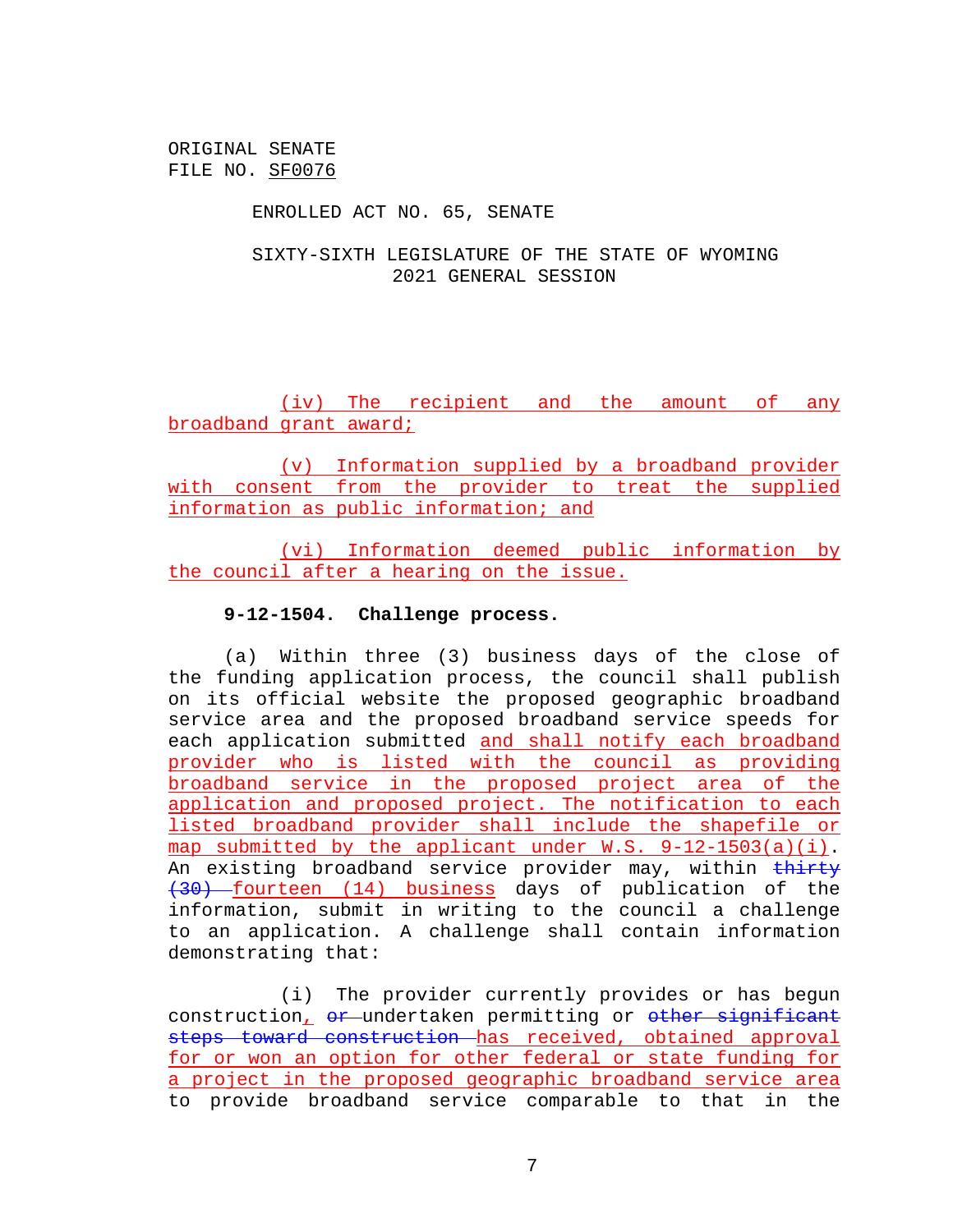### ENROLLED ACT NO. 65, SENATE

# SIXTY-SIXTH LEGISLATURE OF THE STATE OF WYOMING 2021 GENERAL SESSION

proposed project at speeds equal to or greater than the speeds proposed in the application and with other capabilities and project size comparable to the project proposed in the application; or

(c) If the council denies funding to an applicant as a result of a broadband service provider's challenge made under this section, and the broadband service provider does not fulfill the provider's commitment to provide broadband service in the project area, the challenging provider is prohibited from applying for funding for a project under this article for the following five (5) years and the council is prohibited from denying funding to an applicant as a result of a challenge by the same broadband service provider for the following  $\frac{1}{2}$  fiscal five (5) years, unless the council determines that the broadband service provider's failure to fulfill the provider's commitment was the result of factors beyond the broadband service provider's control.

### **9-12-1505. Funding determinations.**

(b) In evaluating applications and entering into agreements to provide funding, the council shall give priority to applications that meet one (1) or more of the following criteria, with additional priority given for meeting multiple criteria:

(vii) Provide access to very high speed broadband service to business districts or other business areas and are likely to secure economic benefits for the surrounding locality; $-\theta$ F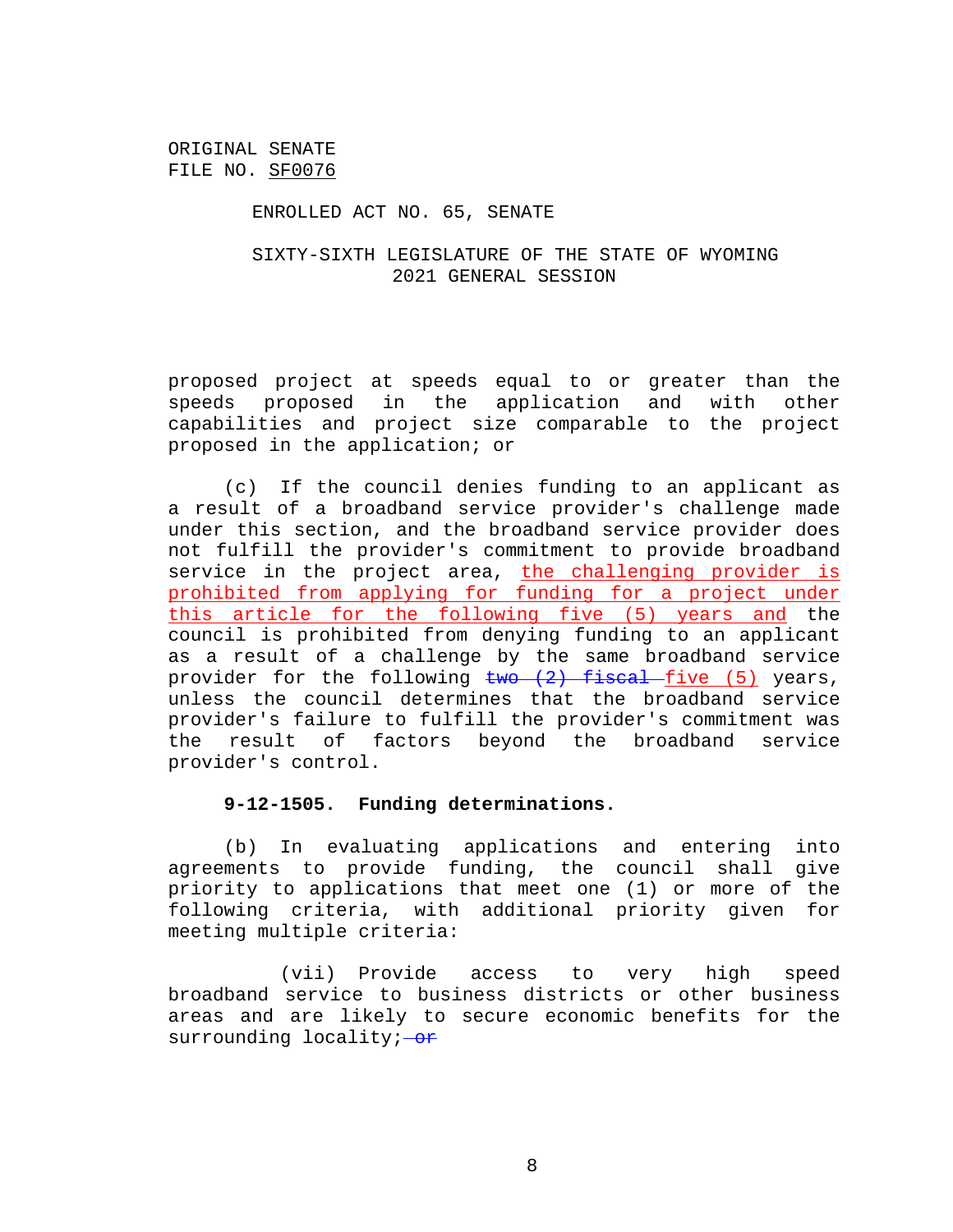### ENROLLED ACT NO. 65, SENATE

# SIXTY-SIXTH LEGISLATURE OF THE STATE OF WYOMING 2021 GENERAL SESSION

(ix) Are for projects that are economically and technologically feasible for expanding broadband access in unserved areas of the state.

**Section 3.** W.S. 9-12-1503(a)(ix) and (x), 9-12-1506(a) and 9-12-1508 are repealed.

**Section 4**. The provisions of this act shall apply to all projects approved for funding under the broadband development program on or after the effective date of this section.

**Section 5**. The Wyoming business council shall promulgate all rules necessary to implement the provisions of this act.